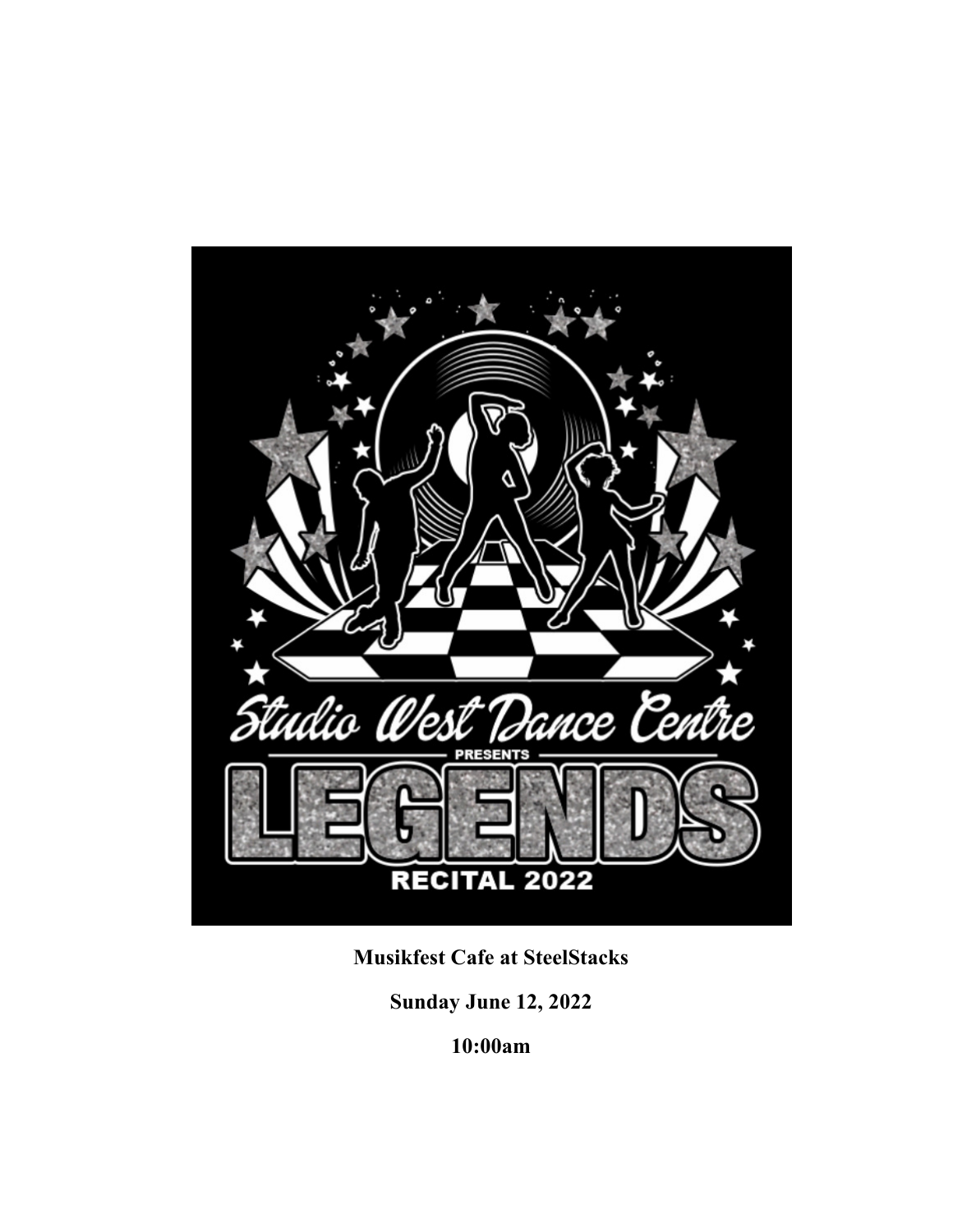\*Please note: Videotaping and photography are strictly prohibited!

# **Act I**

- **1. Opening Number: Prince Medley, performed by the Studio West Dance Company**: Isabella Alagia | Morgan Anthony | Julia Beck | Daniela Chasky | Olivia Cudd | Riley Dotter | Ana Eshleman | Priscila Esquea | Hannah Fry | Abigail Garrett | Emily Garrett | Sarah Garrett | Alyssa Haney | Courage Kilikpo | Katherine Lees | Ava Marth | Emma Meyers | Zoe Nimmo | Kara Norrington | Chloe Rute | Samantha Shirk | Brenna Snyder | Jessalyn Snyder | Hayden Thomas | Sara Woodring | Choreographed by Shannon Krische and Tracey Stanton
- **2. L-O-V-E**: Chana Alterman | Charlotte Amicucci | Julianna Amparo | Layla Baki | June Clark | Natalie Dougherty | Kora Grazer | Charlotte Hostler | Emilia Kormanik | Charlotte Krische | Cecilia Lynch | Amelia Nobles | Madelyn Pure | Eva Rivera | Gianni Roches | Hazel Stewart | Katherine Stewart | Avery Topping | Brooklyn Trader | Choreographed by Shannon Krische
- **3. Fly Me to the Moon**: Madilynn Husack | Margot Tuerk | Delia Winas | Choreographed by Allison Tarriff
- **4. Material Girl**: Olivia Cudd | Hailee Fry | Abigail Garrett | Gabriella Jaikes | Caytlin Lavelanet | Katherine Lees | Payton Meckes | Choreographed by Tracey Stanton
- **5. Lady Gaga Mix**: Kiera Miles | Zoe Nimmo | Abigail Rolls | Sara Woodring | Choreographed by Shannon Krische
- **6. Yes Yes I Can:** Julia Beck | Riley Dotter | Hannah Fry | Sarah Garrett | Alyssa Haney | Kara Norrington | Samantha Shirk | \*Studio West Mini Company Choreographed by Shannon Krische
- **7. Motown Philly**: Hailee Fry | Nora Garon | Abigail Garrett | Emily Garrett | Brylee Gold | Alexis Jaikes | Gabriella Jaikes | Courage Kilikpo | Caytlin Lavelanet | Adam Luck | Payton Meckes | Kiana Miles | Brinlee Neitz | Ema Peters | Aida Reinhard | Daphne Schware | Isabela Sierra | Ayla Weiss | Choreographed by Tracey Stanton
- **8. Rockin' Robin**: Maya Balachandran | Lucy Connor | Madison Hostler | Ivy Lauer | Jacqueline Lees | Kendall Melcher | Maia Pimentel | Olivia Sanders | Sage Sitko | Cecilia Suppan | Choreographed by Victoria Lindner
- **9. Bohemian Rhapsody**: Ella Bonser | Priscila Esquea | Emma Meyers | Zoe Nimmo | Abigail Rolls | Brenna Snyder | Jessalyn Snyder | Hayden Thomas | Avery Tobias | Margot Tuerk | Delia Winas | Sara Woodring | Choreographed by Alexa Fahs
- **10.Girls Just Wanna Have Fun**: Julia Beck | Kendall Christman | Quinn Edmonds | Caroline Finke | Sarah Garrett | Dainnelyz Gonzalez | Gabriella Luczejko | Madelyn Luczejko | Kara Norrington | Ema Peters | Leona Powell | Charlotte Romano | Madalyn Sierra | Brooke Warren | Morgan Werner | Choreographed by Tracey Stanton
- **11. The Goonies Are Good Enough**: Naya Farah | Hannah Fry | Abigail Garrett | Emily Garrett | Payton Meckes | Zoe Nimmo | Isabella Roustic | Samantha Shirk | Jessalyn Snyder | Madison Spence | Ariana Strausser | Choreographed by Tracey Stanton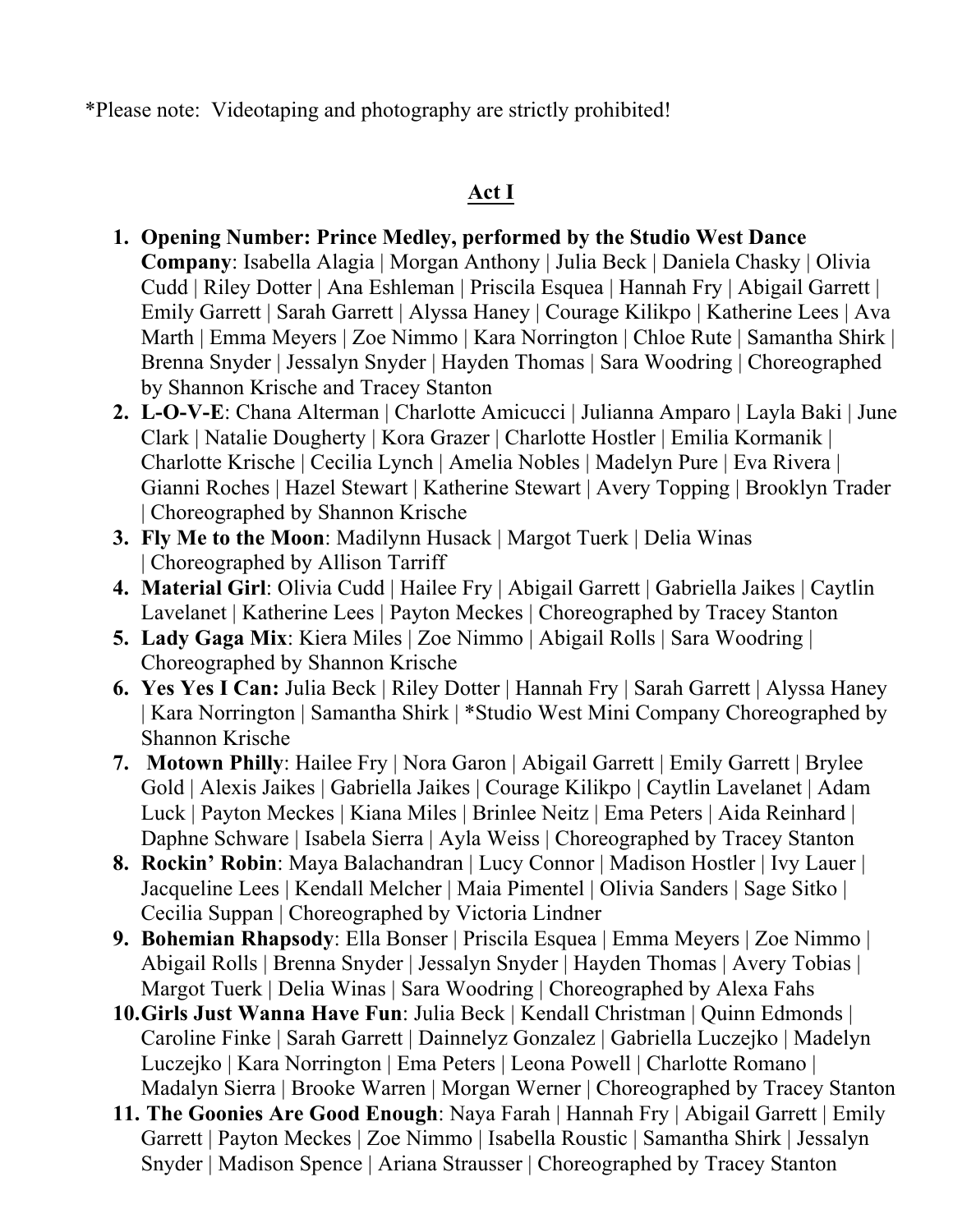- **12. Wake Me Up Before You Go Go:** Blair Brelsford | Delilah Brubacher | Anna Cwynar | Emma Furman | Brinley Garger | Ava Gerould | Kora Grazer | Charlotte Hostler | Lilian Johnson | Adeline Kemmerer | Hope Kilikpo | Lyla Michener | Piper Miller | Kenley Wheeland | Choreographed by Tracey Stanton
- **13. All the King's Horses**: Isabella Alagia | Daniela Chasky | Olivia Cudd | Ana Eshleman | Abigail Garrett | Emily Garrett | Courage Kilikpo | Katherine Lees | Ava Marth | Emma Meyers | Chloe Rute | Sara Woodring | \*Studio West Junior Company, Choreographed by Tracey Stanton
- **14. Sand**: Morgan Anthony | Priscila Esquea | Zoe Nimmo | Brenna Snyder | Jessalyn Snyder | Hayden Thomas | \*Studio West Senior Company, Choreographed by Tracey Stanton
- **15. Smooth Criminal**: Lilly Anderson | Teddy Anderson | Caroline Block | Riley Dotter | Abigail Garrett | Madilynn Husack | Molly Phares | Chloe Rute | Sara Woodring | Choreographed by Victoria Lindner

# 15 MINUTE INTERMISSION

## ACT II

- 1. **Queen of the Night**: Priscila Esquea | Emma Meyers | Kiera Miles | Zoe Nimmo | Brenna Snyder | Jessalyn Snyder | Hayden Thomas | Avery Tobias | Delia Winas | Sara Woodring | Choreographed by Tracey Stanton
- 2. **Lucky Star:** Julia Beck | Riley Dotter | Quinn Edmonds | Violet Foster | Hannah Fry | Dainnelyz Gonzalez | Jocelyn Goodin | Alyssa Haney | Katherine Klepeis | Alexa Lally | Audrey Miness | Ema Peters | Samantha Shirk | Alyssa Soehnlen | Collette Tuberty | Choreographed by Shannon Krische
- 3. **Piano Man**: Aniya Cartagena | Sarah Garrett | Brylee Gold | Kara Norrington Choreographed by Alexa Fahs
- 4. **Boulevard of Broken Dreams**: Isabella Alagia | Madison Anthony | Daniela Chasky | Ana Eshleman | Ava Marth | Molly Phares | Chloe Rute | Avery Tobias | Sara Woodring | Choreographed by Alexa Fahs
- 5. **Thriller**: Megan Allen | Christine Christman | Kris Goorsky | Colleen Klepeis | Lauren Kormanik | Stephanie Morrison | Melinda Peters | Jackie Praedin | Michele Snyder | Patricia Sotak | Pamela Tobias | Trisha VanHorn | Choreographed by Laura Muzerall-Lynch
- 6. **My Heart Will Go On**: Julia Beck | Riley Dotter | Violet Foster | Michelle Garon | Sarah Garrett | Laine Henry | Samantha Korup | Maya Lyerly | Zoe Lyerly | Elia Michener | Kara Norrington | Paige Pryor | Lyla Robinson | Claire Warren | Choreographed by Victoria Lindner
- 7. **Beach Boys**: Isabella Alagia | Madison Anthony | Morgan Anthony | Daniela Chasky | Olivia Cudd | Ana Eshleman | Abigail Garrett | Emily Garrett | Madilynn Husack | Courage Kilikpo | Katherine Lees | Ava Marth | Payton Meckes | Kiana Miles | Molly Phares | Sasha Ricci | Chloe Rute | Abigail Scheiner | Choreographed by Alexa Fahs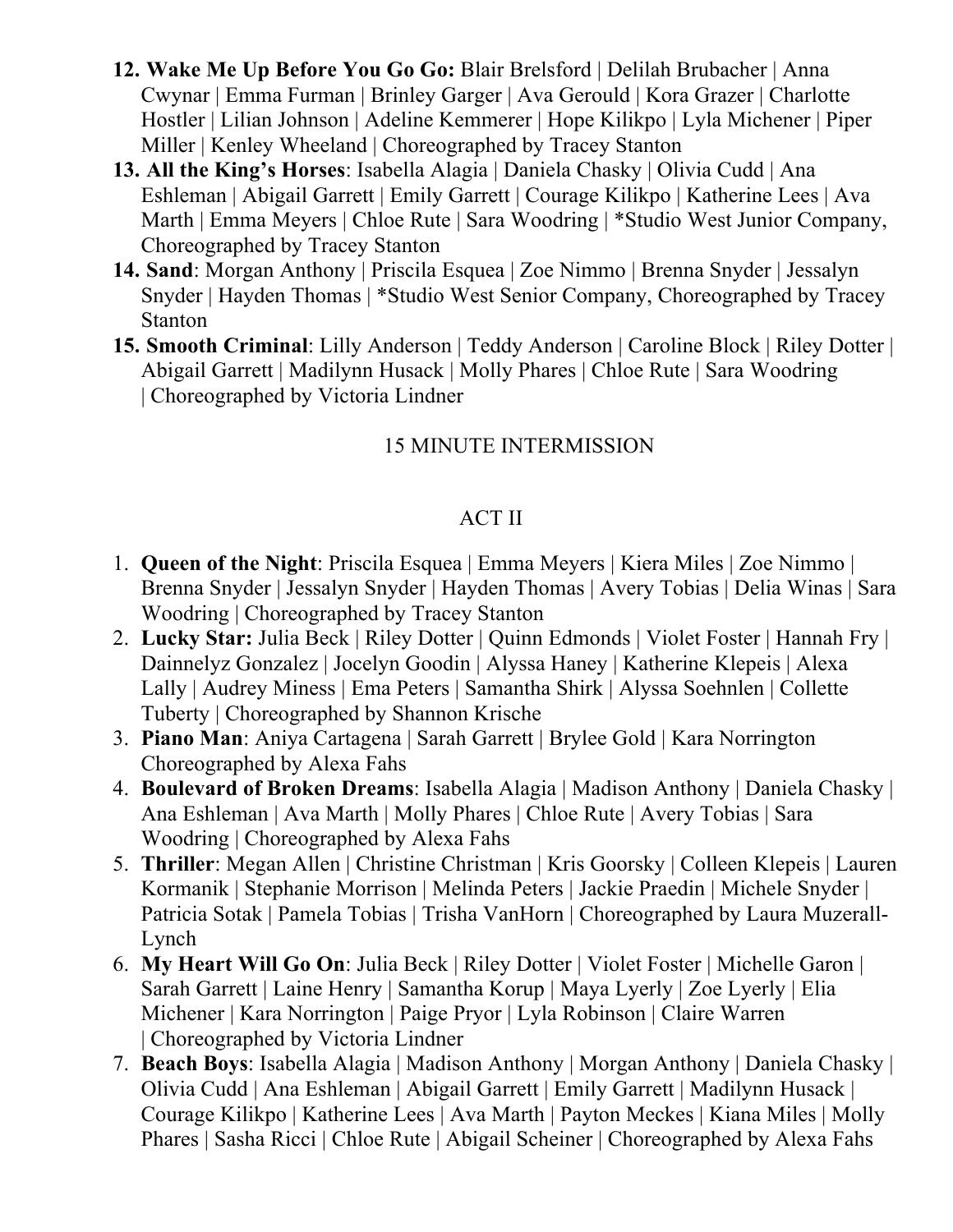- 8. **Isn't She Lovely**: Chana Alterman | Charlotte Amicucci | Julianna Amparo | Layla Baki | June Clark | Natalie Dougherty | Kora Grazer | Charlotte Hostler | Emilia Kormanik | Charlotte Krische | Cecilia Lynch | Amelia Nobles | Madelyn Pure | Eva Rivera | Gianni Roches | Hazel Stewart | Katherine Stewart | Avery Topping | Brooklyn Trader | Choreographed by Shannon Krische
- 9. **Swan Lake**: Julia Beck | Riley Dotter | Quinn Edmonds | Hannah Fry | Alyssa Haney | Emily Harm | Alexa Lally | Elia Michener | Ema Peters | Samantha Shirk | Morgan Werner | Choreographed by Shannon Krische
- 10. **How Will I Know**: Morgan Anthony | Ella Bonser | Olivia Ditty | Priscila Esquea | Delia Winas | Choreographed by Tracey Stanton
- 11. **Hello**: Elena Boone | Olivia Cudd | Abigail Garrett | Emily Garrett | Alexis Jaikes | Gabriella Jaikes | Courage Kilikpo | Katherine Lees | Payton Meckes | Molly Phares | Aida Reinhard | Choreographed by Victoria Lindner
- 12. **Step By Step**: Sophia Agures | Fiorella Cavallero | Riley Dotter | Violet Foster | Hannah Fry | Sarah Garrett | Alyssa Haney | Madison Korup | Eva Kricun | Henley Palmeiro | Paige Pryor | Madison Spence | Margot Szapacs | Gabriella Torres | Choreographed by Tracey Stanton
- 13. **My City of Ruins**: Giuliana Agures | Isabella Alagia | Daniela Chasky | Ana Eshleman | Hailee Fry | Abigail Garrett | Madilynn Husack | Katherine Lees | Ava Marth | Kiana Miles | Chloe Rute | Abigail Scheiner | Choreographed by Shannon Krische
- 14. **J-Lo Mix**: Morgan Anthony | Rishika Bhati | Olivia Ditty | Emma Meyers | Marilou Reinhardt | Brenna Snyder | Jessalyn Snyder | Hayden Thomas | Sara Woodring | Choreographed by Tracey Stanton

Curtain Call

**Studio Director:** Shannon Krische

**Dance Teachers:** Shannon Krische, Alexa Fahs, Victoria Lindner, Laura Muzerall-Lynch, Tracey Stanton, Allison Tarriff

**Student Assistants**: Isabella Alagia, Daniela Chasky, Priscila Esquea, Madilynn Husack, Katherine Lees, Payton Meckes, Kiera Miles, Brenna Snyder, Jessalyn Snyder, Sara Woodring

## **Special Thanks to……**

**Our Teachers:** Thank you Miss Laura, Miss Allison, Miss Tracey, Miss Alexa, and Miss Vic for all of your hard work throughout the year and being such positive role models for our students! Your passion for dance is so inspiring to all of your students.